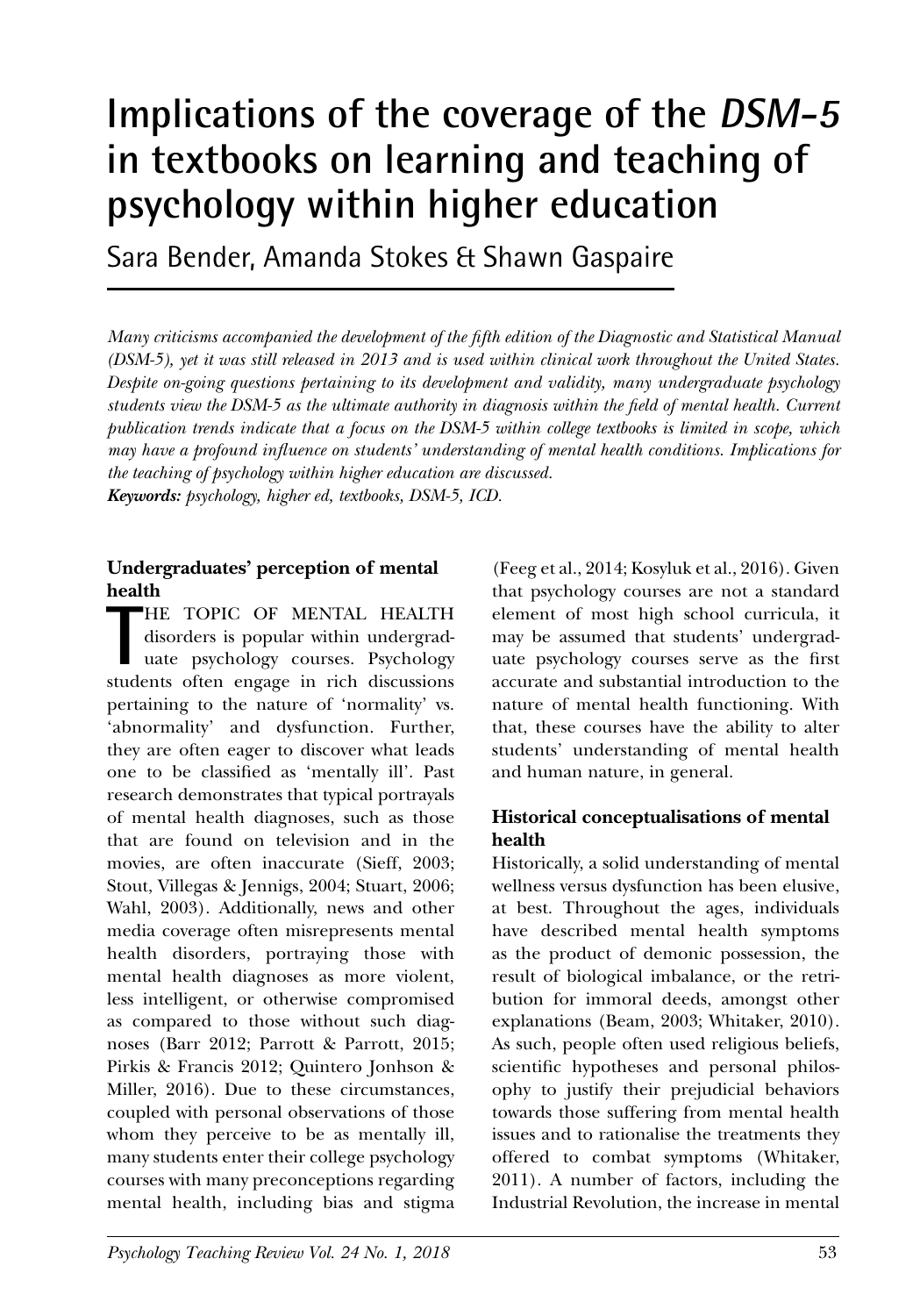health symptoms amongst veterans following World War II, and a notable increase in patients within community hospitals, among other circumstances, led to an increase in awareness regarding the detrimental impact of mental illness as well as its ability to affect almost anyone (Beam, 2003; Whitaker, 2011). Secondary to this insight, American medical professionals, across disciplines, developed a classification system of mental health disorders in an effort to better identify and address symptoms. This classification system is presented within the *Diagnostic and Statistical Manual (DSM)*, which is currently in its fifth edition (APA, 2013).

*The Diagnostic and Statistical Manual (DSM)* is the American diagnostic manual, serving as the foundation of mental health assessment across healthcare professionals throughout the country, including those within the field of psychology. This text provides clinicians with behavioral criteria associated with over 300 separate mental health disorders (American Psychiatric Association, 2013). The tool is viewed by many in the US to be the ultimate authority in mental health diagnoses (Andreasen, 2007). Mental health professionals rely on the *DSM* to identify and categorise clients' symptoms. Doing so allows clinicians a common framework from which to consider clients' presentations, a shared language for describing psychopathology, and also provides insight into the likely etiology and prognoses of the symptoms observed. Determining a specific DSM diagnosis also serves as a compass for subsequent care (Reichenberg & Seligman, 2016).

Over time, the DSM has changed considerably. The first edition of the *DSM* was published in 1952 (American Psychiatric Association, 1952). The *DSM-I* described 106 different disorders as reactions to psychological, social, and biological factors. It made no effort to describe the disorders in detail, and was often criticised for its lack of detail (Blashfield et al., 2014). In 1968, the *DSM-II* was published following several major advances in the understanding of mental health functioning, including the development of a number of neuroleptic medications (Tomm, 1990). This edition described 182 different disorders and included two to three sentence descriptions of each. While more specific than the *DSM-I,* the *DSM-II*  remained vague, often leading to misdiagnoses (Clegg, 2012). In 1980, the *DSM-III*  was published (American Psychiatric Association, 1980; Mayes &Horwitz, 2005). This edition of the text described 262 diagnoses, providing specific criteria for each. The descriptions addressed likely prognoses and different areas of functioning. The *DSM-III*  also acknowledged the variability in presentation across individuals with the same diagnosis. This edition of the manual was described as 'theory-neutral' and introduced the multi-axial system of assessment (Bayer & Spitzer, 1985; Mayes & Horwitz, 2005). In 1994, the *DSM* was revised and expanded to describe 297 diagnoses (Kawa & Giordano, 2012). It was revised again in 2001, when the *DSM-IV-TR* was published, reflecting updated information regarding prognoses and recommended treatment, which was reflective of more current research (Kawa & Giordano, 2012). Finally, in 2013, the *DSM-5* was published. This version of the tool represented a paradigm shift in that it recognises an overlap between physical and psychological disorders and conceptualised similar disorders with common etiology as one disorder on a spectrum of severity (La Roche, Fuentes & Hinton, 2015).

## **The** *DSM-5* **and** *ICD*

The release of the *DSM-5* was shrouded in controversy due to concerns regarding a lack of transparency in its development (Cosgrove, Krimsky, Vijayaraghavan & Schneider, 2006). Many researchers and other professionals expressed concerns regarding the tool's development, including: (1) a reliance on weak methodology to initiate diagnostic changes, which incorporated an invitation to include *all* members of the general public (including those with no formal mental health training) to engage in the evaluation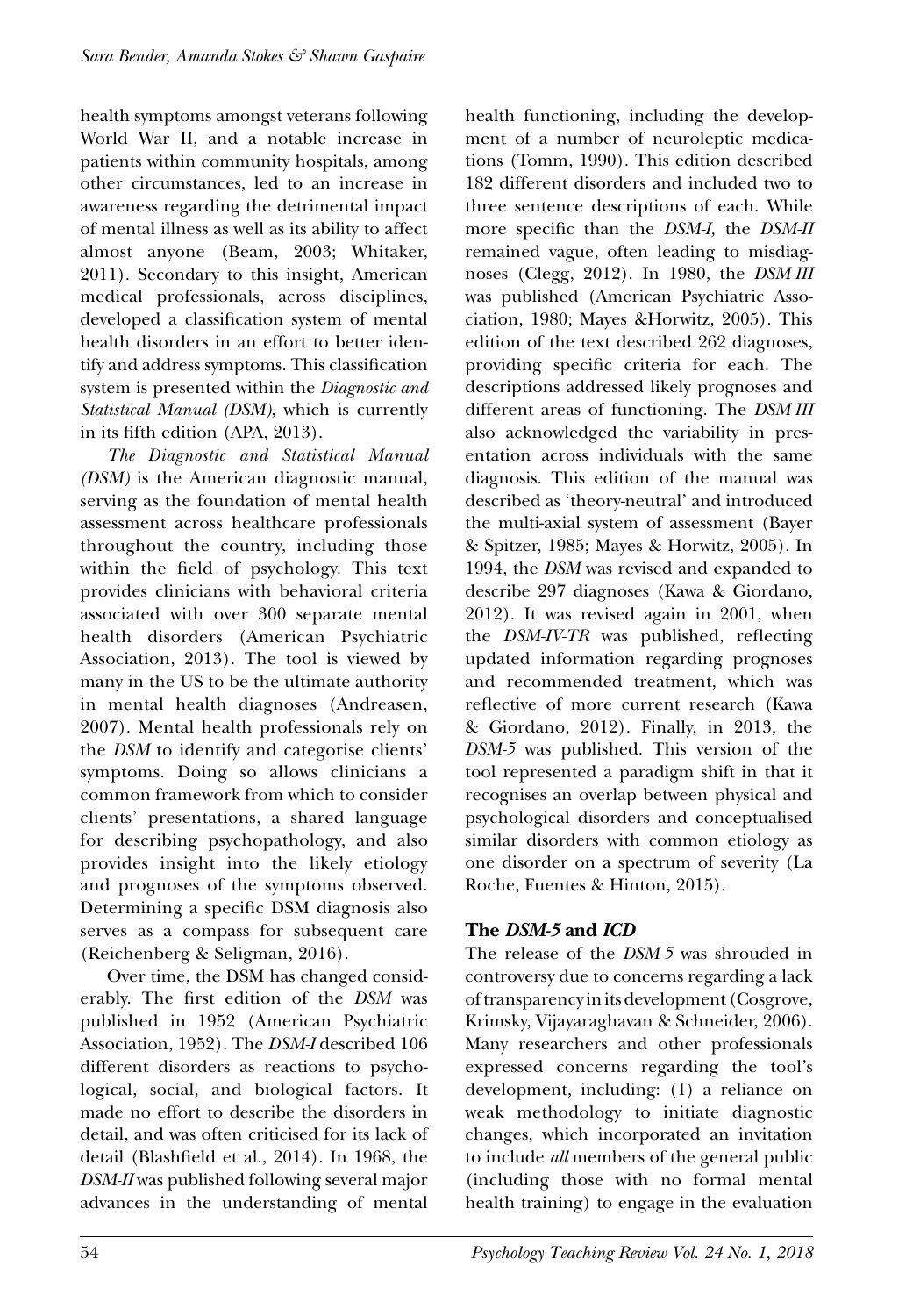of proposed changes; (2) A failure to address the role of biology within the development of mental health symptoms; (3) A tendency to over-pathologise; as well as (4) Concerns regarding taskforce members' ties to pharmaceuticals (Cosgrove et al. 2006; Halter et al. 2013). Despite these controversies, the *DSM-5* was released by the American Psychological Association in 2013 and continues to serve as a primary diagnostic tool for many mental health professionals.

Due, in part, to the numerous controversies surrounding the *DSM-5,* a number of organizations and independent practitioners alike called its validity into question (Cuthbert & Insel, 2013). Some argue that the *DSM-5*'s reliance on consensus rather than scientific measurements limits its reliability and therefore compromises its usefulness (Cuthbert & Insel). In fact, in an effort to better-reflect recent scientific developments, the National Institute of Mental Health announced its impending development of a new categorization system to classify mental health disorders, called the Research Domain Criteria project (RDoC). This emerging system is due to incorporate known information regarding biology, genetics, brain circuitry, and neurochemistry into its conceptualization of mental health disorders (Cuthbert & Insel). In 2015, the US Centers for Medicare and Medicaid Services (CMS) started requiring all medical professionals, including mental health professionals, to bill for mental health services using *International Classification of Disease (ICD)* codes. This system is the global standard for medical diagnostic classification, including mental health diagnoses, whereas the *DSM* is reflective of American ideology in particular. The *ICD* code requirement does not negate the use of the *DSM* at this point, but rather serves to supplement it. In fact, the *DSM-5* now contains corresponding *ICD* codes within it for clinicians' convenience.

While the *ICD* diagnostic system is now used for coding across medical professions both within the US and worldwide, American psychology students continue to learn about the *DSM-5*, almost exclusively in their coursework. Given that college students often consider their textbooks to be the authority regarding the subject matter at hand before developing critical thinking skills (Wass, Harland & Mercer, 2011), it seems logical to assume that they would rely on their textbooks for information regarding the reliability and validity of the *DSM-5.* Trost and colleagues (2014) indicated that most upper-division psychology textbooks (such as those associated with abnormal psychology courses) address the concept of psychological dysfunction almost immediately, and many discuss the *DSM-5* as a means to determining likely diagnoses explicitly. Given the incredible impact that a diagnosis may have on an individual's treatment, Bender, Stokes and Gaspaire (2017) were curious to learn if textbook authors and publishers address the limitations associated with the practice of assessment. More specifically, they desired to know if (a) The limitations/controversies associated with the DSM were mentioned in the most popular psychology texts used; and (b) What the nature of those limitations were. Following the methodology utilised by Griggs and Whitehead (2014), Bender et al. (2017), completed a content analysis of 20 of the most popular textbooks commonly used within introductory psychology courses across American colleges and universities. They found that every text within the sample explicitly addressed the topic of the *DSM-5,*  yet only 9 of the 20 (45 per cent) attend to the ICD in relation to the *DSM-5*. Further, eighty percent of the textbooks sampled acknowledged the controversies surrounding the development of the *DSM-5*; yet there was great variability in the depth of coverage pertaining to the *DSM*, including a discussion of the tool's strengths and limitations. There was also very limited discussion within each of the texts related to the value of the *ICD* despite the fact that this is considered a global standard (Bender et al., 2017). This suggests that American college students' introduction to the process of mental health assessment may be limited, with a restricted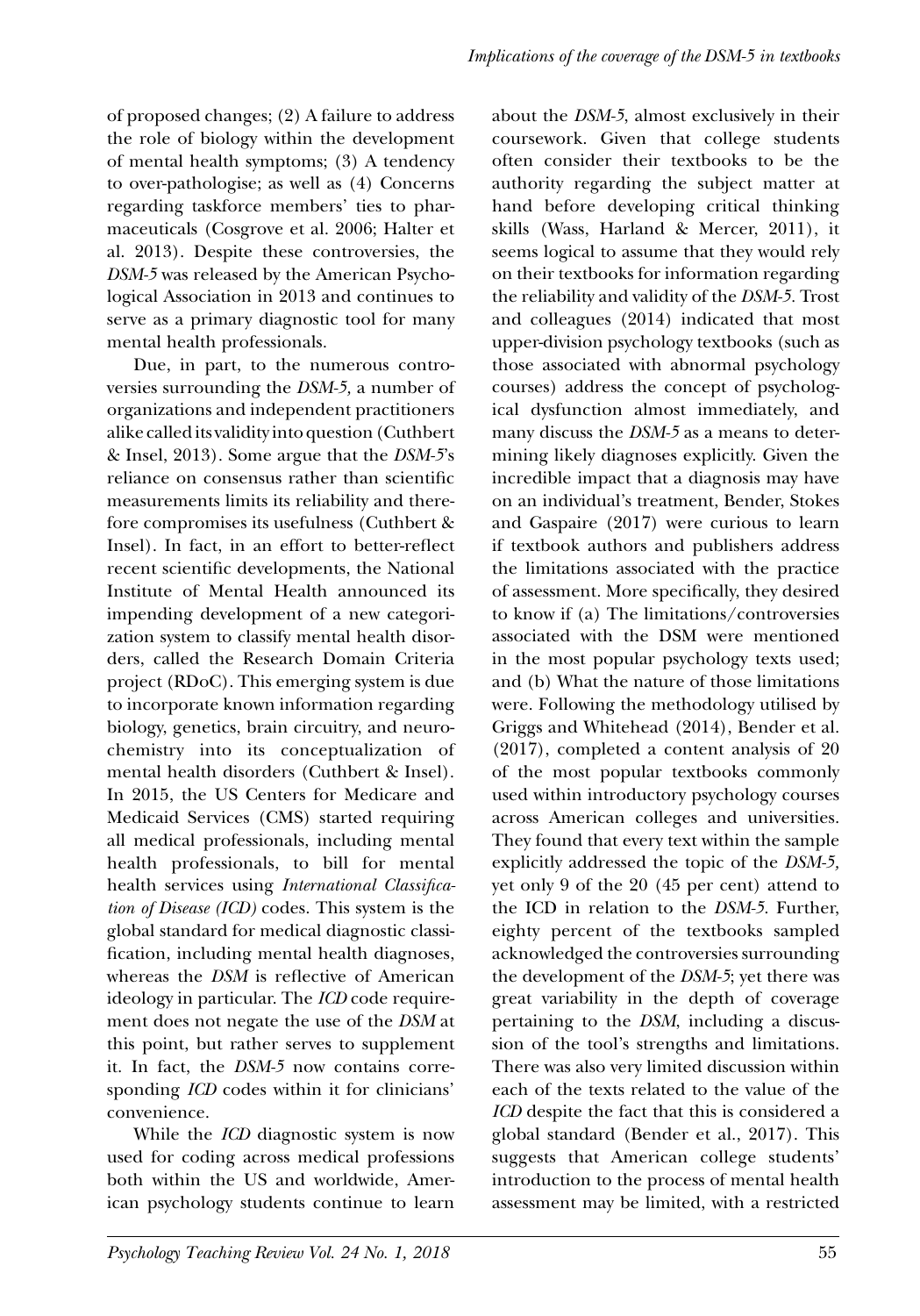exploration of the tools typically utilised to apply a mental health diagnosis within the US. One might argue that such a limited overview may constrict the student's understanding regarding the fallibility of current mental health diagnostic practices. Further, the limited perspective provided in most higher education psychology texts may also minimise students' knowledge regarding the degree to which culture has on the understanding of mental health and wellness.

### **Implications for teaching**

In most higher education settings, students are not required to pursue upper-division courses. As such, students' understanding of psychology is often limited to that first course as a part of their general education curriculum. The role of introductory psychology courses is to provide a basic scaffolding of the vast scope of human psychology while also enticing young scholars into further discipline-designed studies of psychology. An introduction to psychology course is meant to serve as an anticipatory set. As such, the multifaceted style of introductory textbooks are designed to appease a wide spectrum of audiences, limiting both the variety and scope of topics to be addressed.

In line with this information, it seems that upper-division psychology classes bear the burden of addressing topics such as diagnoses, etiology, and prognosis on an in-depth level. Combined, an examination of these topics provides students with an increased understanding of mental health dysfunction. Indirectly, a comprehensive introduction to each of these topics is likely to also betterinform the student's ongoing understanding of the nature of mental health, and may also influence held biases and stigma exhibited outside of the classroom.

A recent survey suggested that approximately 75 per cent of American universities require an introductory psychology course as part of their general curriculums (Stoloff et al., 2009). Given Bender and colleagues' (2017) findings, introductory textbooks are presumably ill-equipped in representing multiple facets of proper diagnosis and explanations of mental health disorders. If textbook content is not supplemented with additional materials and instructional activities, many of the students within these classes are left with an incomplete understanding of mental health and human functioning. This reality reinforces the important role that the instructor has in providing students with a balanced understanding of human functioning.

The American Psychological Association's (APA) Code of Ethics indicates that psychologists and other professionals within the field, including researchers, are not meant to blindly follow theories and hypotheses, nor the common sense approaches that history utilised to explain the happenings of the mind. Similarly, the APA (2013) also released a set of guidelines for undergraduate psychology majors, which instructs higher education institutions to promote critical thinking. The importance of being a critical thinker, which is often reinforced in the context of most introductory psychology texts, presents the perfect opening to challenging the ideology of the *DSM-5*'s foothold as the go-to tool for American diagnostics.

Those teaching within the field of psychology should highlight to their students that the point of the *DSM* is to allow for a common framework and that the process of diagnosis should be continually adaptive. As modern psychologists evolve the processes that lead to the correct identification of mental health disorders, so should the *DSM* advance its diagnostic criterion. As the field of psychology's understanding of human functioning continues to develop, so should its diagnostic instruments. Textbooks may be slow to adapt as new research, technologies and hypotheses restructure the collective ideas of psychology. Authors will likely be reluctant to completely scrap previous versions of their work, but choose to highlight the foremost findings that evolve the science of the mind as they arise. Educators ought to realise the profound role a selected text may have on students' understanding of mental health and be discerning in the selec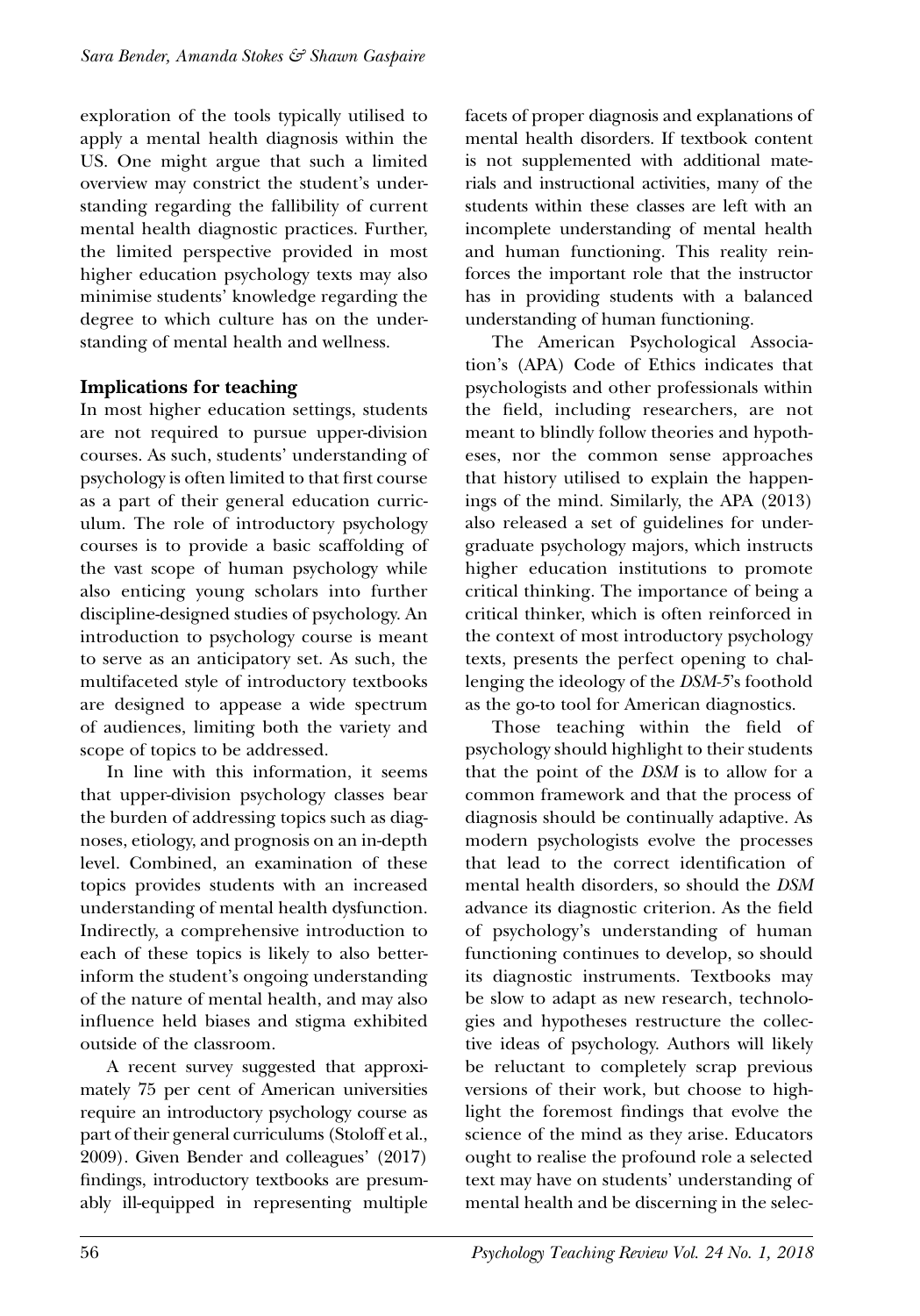tion process. Psychology instructors have the ability to limit some of the inequalities within the literature by staying content driven and by striving to maintain the critical thinking approach that characterises the discipline. In the instances in which textbooks seem to lack contemporary viewpoints, educators need to balance out the deficiencies so that students do not continue their studies with the limited belief that the *DSM-5* is the ultimate authority; instructors should

#### **References**

- American Psychiatric Association (1952). *Diagnostic and statistical manual of mental disorders.* Washington, DC: Author.
- American Psychiatric Association (1980). *Diagnostic and statistical manual of mental disorders.* (3rd edn.). Washington, DC: Author.
- American Psychiatric Association. (2013). *Diagnostic and statistical manual of mental disorders* (5th edn.). Washington, DC: Author.
- American Psychological Association (2017). *American Psychological Association ethical principles of psychologists and code of conduct.* Retrieved 15 May 2018 from http://www.apa.org/ethics/code2002.html
- American Psychological Association (2015). *APA Guidelines for the Undergraduate Psychology Major 2.0.* Retrieved 15 May 2018 from http://www.apa.org/ ed/precollege/about/psymajor-guidelines.pdf
- Andreasen, N.C. (2007). *DSM* and the death of phenomenology in America: An example of unintended consequences. *Schizophrenia Bulletin, 33*(1), 108–112. doi: 10.1093/schbul/sbl054
- Barr, O. (2012). Better services... Are we there yet?. *Journal of Intellectual Disabilities, 16(4)*, 243–245. doi:10.1177/1744629512467137
- Bayer, R. & Spitzer, R.L. (1985). Neurosis, psychodynamics, and *DSM-II:* A history of controversy. *Archives of General Psychiatry, 42*(2), 187–196. doi: 10.1001/archpsyc.1985.01790250081011.
- Beam, A. (2003). *Gracefully insane: Life and death inside America's Premiere mental hospital.* New York: Public Affairs Publishing.
- Bender, S., Stokes, A. & Gaspaire, S. (2017). *Undergraduate students' introduction to the DSM-5: A textbook analysis.* Manuscript submitted for publication.
- Blashfield, R., Keeley, J., Flanagan, E. & Miles, S. (2014). The cycle of classification: *DSM-I* through *DSM-5*. *Annual Review of Clinical Psychology, 10,* 25–51. doi: 10.1146/annurevclinpsy-032813-153639

plan to include supplementary curriculum in tandem with the textbook under the guise of always using a critical eye to find alternate explanations of human functioning.

#### **The authors**

**Sara Bender;** email: benders@cwu.edu **Amanda Stokes;** email: Amanda.stokes@ cwu.edu; **Shawn Gaspaire,** email: Shawn. Gaspaire@cwu.edu; Central Washington University.

- Clegg, J.W. (2012). Teaching about mental health and illness through the history of the *DSM*. *History of Psychology, 15*(4), 364–370. doi:10.1037/ a0027249
- Cosgrove, L., Krimsky, S., Vijayaraghavan, M. & Schneider, L. (2006). Financial ties between *DSM-IV* panel members and the pharmaceutical industry. *Psychotherapy and Psychosomatics, 75*(3),154–160. doi: 10.1159/000091772.
- Cuthbert, B.N. & Insel, T.R. (2013). Toward the future of psychiatric diagnosis: The seven pillars of RDoC. *BMC Medicine, 11*(12). doi: 10.1186/1741-7015-11-126.
- Feeg, V.D., Prager, L.S., Moylan, L.B., Smith, K.M. & Cullinan, M. (2014). Predictors of mental illness stigma and attitudes among college students: Using vignettes from a campus common reading program. *Issues in Mental Health Nursing, 35*(9), 694–703. doi: 10.3109/01612840.2014.892551
- Griggs, R.A. & Whitehead, G.I. (2014). Coverage of the Stanford Prison experiment in introductory social psychology textbooks. *Teaching of Psychology, 41*(4), 318–324. doi: 10.1177/0098628314549703
- Kawa, S. & Giordano, J. (2012). A brief historicity of the *Diagnostic and Statistical Manual of Mental Disorders:* Issues and implications for the future of psychiatric canon and practice. *Philosophy, Ethics, and Humanities in Medicine: PEHM, 7*(2). doi: 10.1186/1747-5341-7-2
- Kosyluk, K.A., Al-Khouja, M., Bink, A. et al. (2016). Challenging the stigma of mental illness among college students. *Journal of Adolescent Health, 59*(3), 325–331. doi: 10.1016/j.jadohealth.2016.05.005
- La Roche, M.J., Fuentes, M.A. & Hinton, D. (2015). A cultural examination of the *DSM-5*: Research and clinical implication for cultural minorities. *Professional Psychology: Research and Practices. 46*(3), 183–189. doi: 10.1037/a0039278